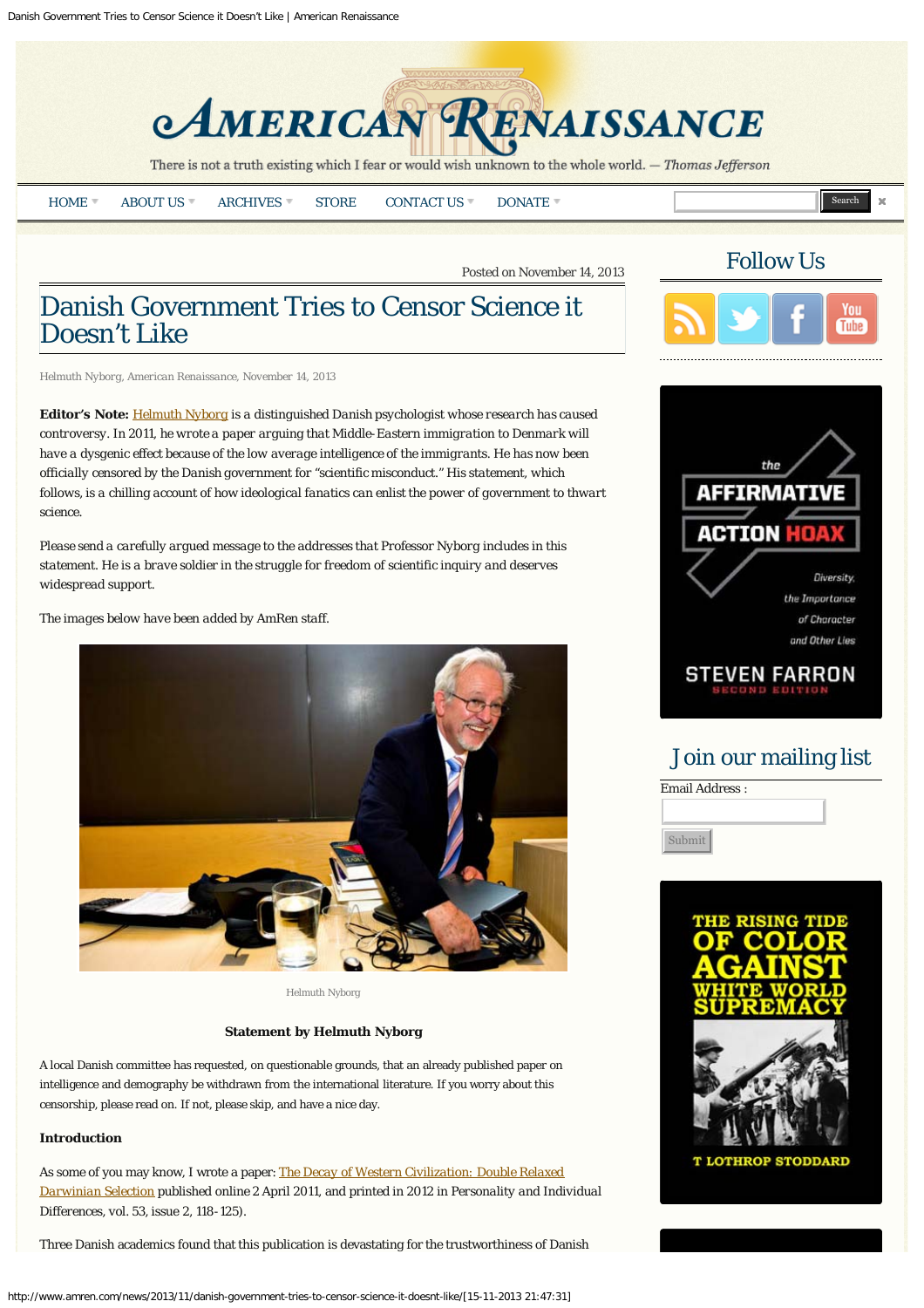Research. They further found that "*Steps have to be taken to stop researchers*, *who assist political organizations in 'white-washing their propaganda material', in such a way that it becomes part of peer-reviewed' international research and is used in the public debate as authorized knowledge*".

They accordingly filed a case against me on 12 September 2011 at the *The Danish Committees for Scientific Dishonesty* (DCSD), established under *The Ministry for Research, Innovation, and Higher Education* in Denmark. On 28 October 2013 DCSD found me guilty of scientific misconduct, and requested that the Decay paper be withdrawn from the international scientific literature–with no options for appeal.

As you will see below, the verdict is based on flawed premises (*The Case*), and the governmental committee was exploited as a useful tool in a long-standing systematic, goal-directed, politically motivated, left-oriented attempt to censure psychometric and differential psychology (*The* **Background**) by the three academics.

Could I ask you to take a moment and read *The Case* and *The Background*. I believe this will enable you to decide whether the Decay paper is an example of white-washing of "extreme right-wing propaganda" to be withdrawn from scientific literature, or rather that we here can identify a politically motivated, and governmentally supported, attempt to censure "controversial" science, which presents a threat to free science, and calls for counteraction.

In the latter case, you may wish to write a note with your qualified considerations (with your name, position, and affiliation at the top) to the minister responsible for the proceedings of DCSD, with a copy to the addresses given below (Your considerations may take point of departure in one or more of the questions lined up under *Perspectives*).

• Morten Østergaard, Minister for Research, Innovation, and Higher Educations ([min@fivu.dk](mailto:min@fivu.dk)).



Morten Østergaard

With copies or other notes to:

- *The Danish Committees on Scientific Dishonesty* ([uvvu@fi.dk;](mailto:uvvu@fi.dk) a description in English of DCSD can be found [here.](http://fivu.dk/en/research-and-innovation/councils-and-commissions/the-danish-committees-on-scientific-dishonesty/the-danish-committees-on-scientific-dishonesty)
- Rector, Aarhus University ( $au@au$ , dk), where Mammen and Kieldgaard are, and to
- Rector, Aalborg University ( $a$ au@aau.dk) (where the third plaintiff–Jens Kvorning–works).

I would appreciate receiving a copy as well ([helmuthnyborg@hotmail.com](mailto:helmuthnyborg@hotmail.com)).

Please feel free to forward this invitation to anybody you think might also worry about censure of international science.

If you need further information, please feel free to contact me.

Sincerely yours,



# **AM'S 1,300 YEAR WAR ON WESTERN CIVILISATION**

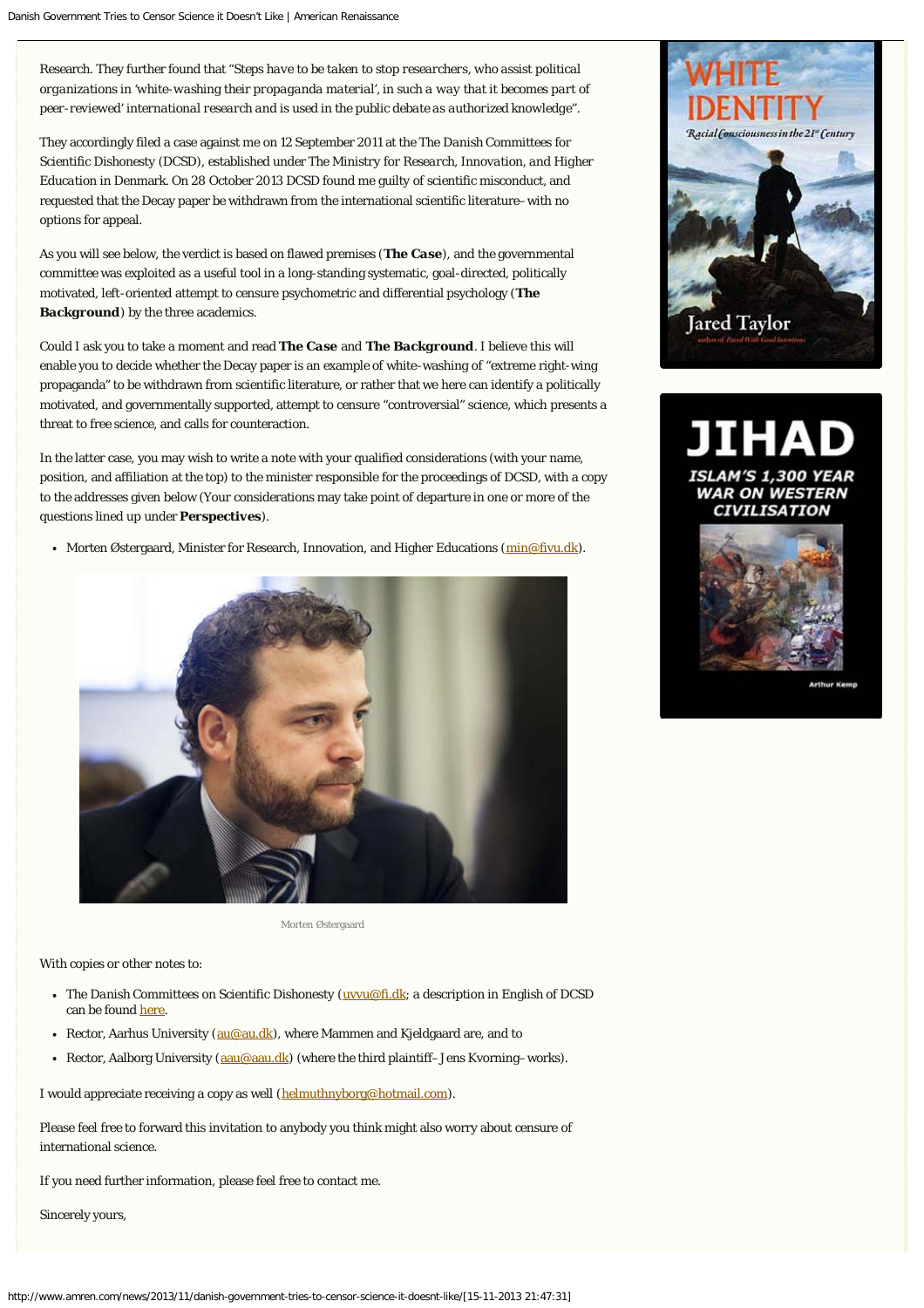## Helmuth Nyborg

Prof. emer., dr. Phil.

#### [helmuthnyborg@hotmail.com](mailto:helmuthnyborg@hotmail.com); Mobile [+45 24241655](tel:%2B45%2024241655)

# **The Case**

Two psychologists, professor emer., dr. phil. Jens Mammen from Aarhus University, Denmark, and assistant professor Jens Kvorning at Aalborg University, and molecular biologist, lic. Scient., Morten Kjeldgaard at Aarhus University, filed on 12. September 2011 a case for scientific misconduct against Helmuth Nyborg (HN) to the official *Danish Committees on Scientific Dishonesty* (DCSD) under the *Ministry for Research, Innovation, and Higher Education*, in Denmark.

The complaint relates to the publication of HN's paper *The Decay of Western Civilization: Double Relaxed Darwinian Selection,* first published online on 2. April 2011, and then printed in 2012 in *Personality and Individual Differences, vol. 53,*issue 2, 118-125.

#### *The accusations 1*

The plaintiffs filed a very long list of accusations, which vary far and wide in scope and nature: Improper use of academic titles; extensive plagiarizing; misleading and manipulative application of data; misleading reference; HN did not properly describe the unusual and misleading statistical methods; data and methods lack transparency; another person has written substantial parts of the paper, but this is deliberately not being acknowledged; we see a case of illegal "Ghost Authorship"; there exists a "hidden" contract between the HN and an economist (JEV), who is secretly hired as consultant to supply commercially available demographic data for money; the hidden deal is that his name should be kept secret; the paper exemplifies uninformed taking over of other peoples' ideas, methods, and arguments; there are hidden preconditions for use of the method applied; HN presents misleading interpretation of his own results and conclusions; HN deliberately omits data from other sources that would weaken the conclusions; HN deliberately ignores the fact that birth rates are declining in practically the whole world; HN deliberately ignores relevant and contradictory data from *Danmarks Statistik Bank;* HN misapplies "all the talk" about genetics and Darwinian selection as purely ornamental [staffage]; HN intends to provide his paper with an undeserved biological/genetic authority; HN misinforms his readers by pretending support from natural science; HN took advantage of personal relationships with the international journal that printed his paper, in order to publish plagiarized and misleading research in a special issue in the journal, for which he was the editor; the Decay article is an example of downright promotion of right extremist propaganda; the Decay article serves the secret purposes of a right-extremist organization (Den Danske Forening); the Decay article weakens the international trustworthiness of national Danish research, because it is secretly subjected to external, strongly politically motivated, interests.

*Please note that all translations here and later from Danish are mine*. *1*

# *The verdict*

After more than two years of proceedings, the DCSD came on 28. October 2013 to a conclusion: Out of the long list of accusations, two had substance:

1. HN has presented a misleading reference to a data source. This is scientific misconduct and compares to uninformed construction of data or substitution with fictive data.

2. The majority (4) finds HN guilty in wrongfully assuming the role of sole author. The minority (2) finds that HN had not indicated wrongful authorship.

DCSD accordingly requested that the Decay paper shall be retracted from the international literature in accordance with Paragraph 15, stk. 1, no. 2.

DCSD stressed that there is no option for appeal.

# *Reply*

I will in this brief reply argue that the verdict is based on substandard premises, which do not justify retraction of the paper. Because the verdict cannot be appealed, I will appeal for your support, based on the following arguments.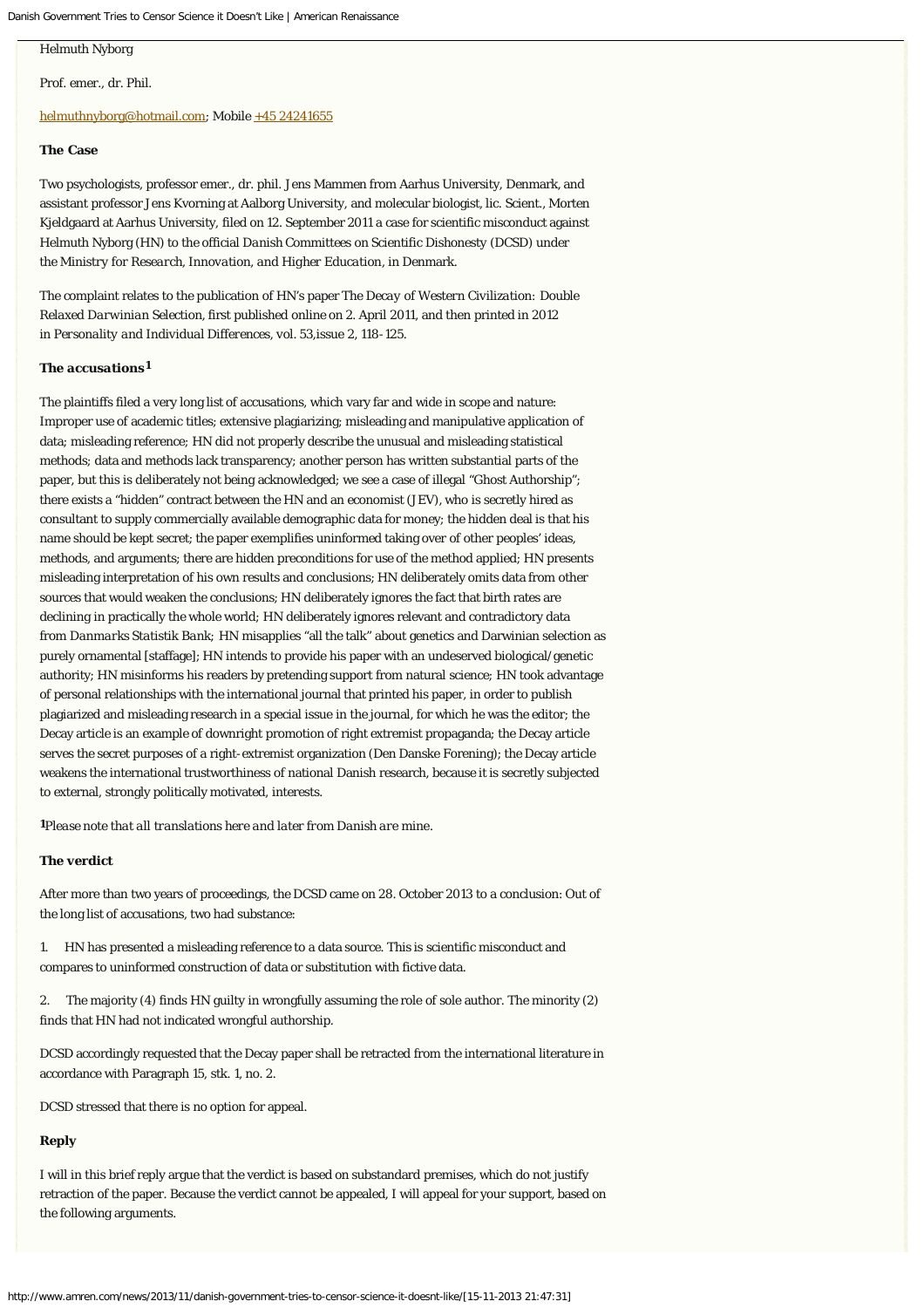#### *Ad.1. Misleading reference*

Based on an evaluation by an external expert (Lisbeth B. Knudsen; LBK, Aalborg University, DK), the committee concluded that the reference to UN birth data was misleading, because it was used to support data, which are not found there.

This is incorrect. The reference leads correctly to the data used for analysis.

However, I made an error of omission, when I failed in the methodology section to describe a proportional parameter transformation. This transformation was needed, because the UN Fertility Rates at the correctly referenced data source could be used as input in the mathematical projection model only if transformed to Crude Birth Rates. A few words serve to illustrate the function of this straightforward data parameter transformation and why it has no consequences whatsoever for the conclusion.

When two countries have similar Total Fertility Rates (the UN measure presented at the correctly referred data source), and close to or similar age distribution, then there will be born close to or a similar number of children per 1.000 per year (Crude Birth Rates) in the two countries. Contrary-wise, if two countries have very different Total Fertility Rates, and comparable age distributions, then the number of children born per 1.000 per year will be very different in the two populations.

The transformation of one measure into the other by proportionality calculation has nothing to do with construction of data, neither with substitution with fictive data. An estimation of data, based on variables and parameters, differs fundamentally from producing fictive data.

The obvious character of this operation is the most likely reason why several anonymous international review specialists did not ask HN to add the description of it to the methodology section, well knowing that the paper was under heavy space restrictions (max. 5.000 words total). They also knew that the parameter transformation makes no difference whatsoever to the conclusion of the study.



Fig. 1. Average birth rates for the period 1979-2009.

Fig. 1 from Prof. Nyborg's paper. Immigrants have higher birth rates than Danes.

However, as soon as this omission was seen as problematic, HN submitted an Addendum to the publisher, explaining the proportional data transformation (with a copy to DCSD). Issuing such Addenda is the normal scientific procedure for correcting omissions, even if the omission changes nothing of substance. It is considered good scientific practice, rather than serious breach of same.

The external expert (LBK), who advised DCSD, also stated that she had not previously in the literature encountered a mathematical [population] projection model with IQ. This observation is of particular relevance in connection with accusations for "unusual", "uninformed", or "misleading" application of methods. However, the expert opinion cannot be considered part of a critique, but rather a statement of a fact: The systematic population development – IQ coupling is, to the best of my knowledge, a new, creative, and highly useful construction, not to be found elsewhere in the demographic literature.

Finally, LBK apparently did not realize that the committee only asked her to comment on the formula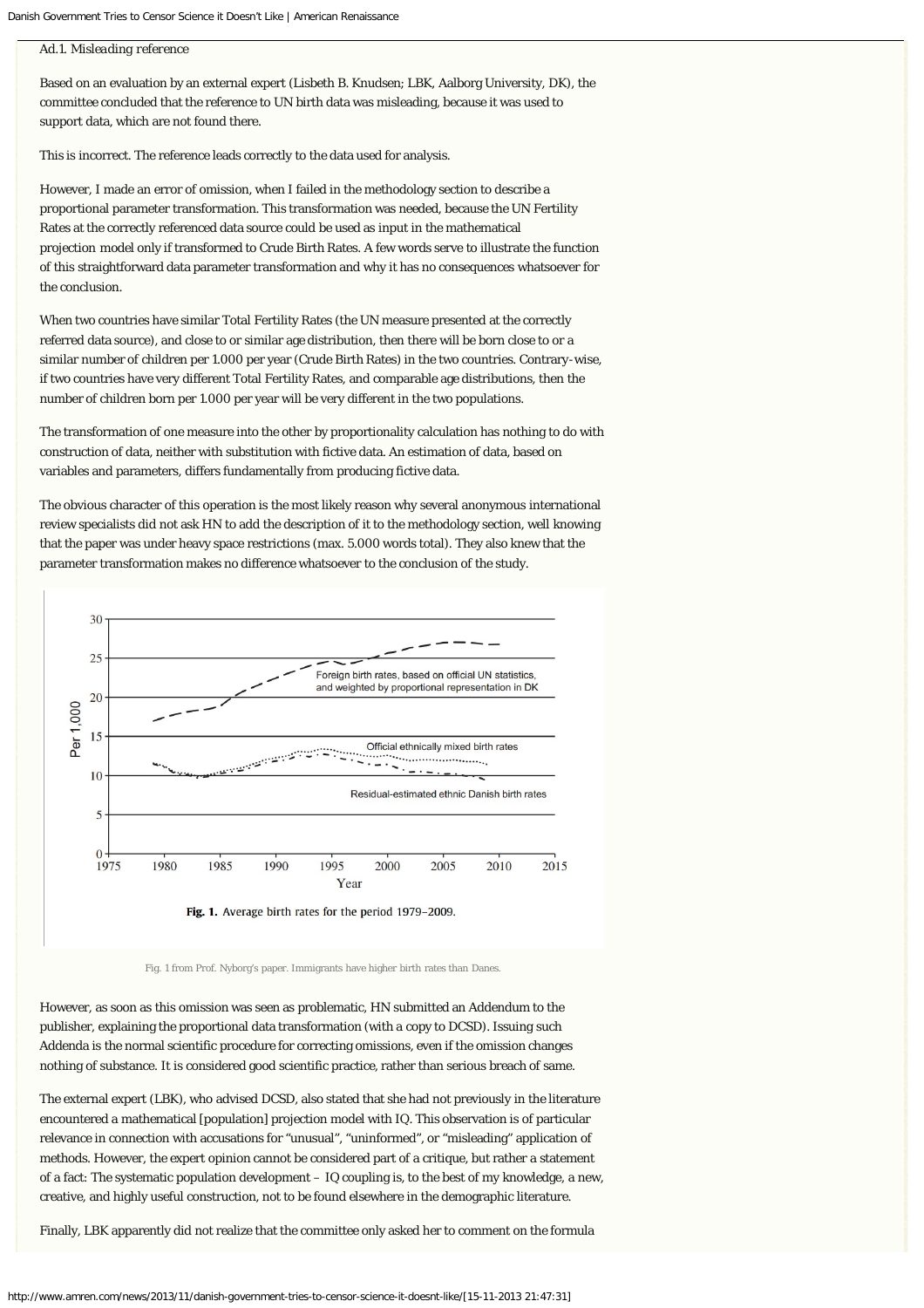for population development *without IQ–*the one which was correctly presented in the Decay article in the form of a simple mathematical population projection model. The fact that IQ was later coupled to the outcome of this population model in the form of a simple multiplication and a weighted average is neither a matter for judgment in the present court case, nor for the external expert on demographics to comment on, and it is certainly not relevant for the question of scientific misconduct.



*Ad.2. Flawed accusations about hidden authorship*

The DCSD committee was divided with respect to the accusation that HN had deliberately disguised the existence of an important co-author (JEV), had secretly used him as a so-called Ghost-writer, or simply had wrongfully claimed sole authorship.

The majority (4) found him guilty of intentionally and wrongfully claiming sole authorship, and further stated, that "The majority finds that even if he [the accused] refers to the Vancouver Rules [in his reply], this does not change this evaluation, because the Vancouver Rules were not followed."

This decision is as easy to counter at their first. The paid economist (JEV) did not write one word in the paper, but he did suggest changes to, and proof-read, and corrected the short methodology section with respect to proper use of the population projection model.

He further acted as a consultant on how the data were optimally and correctly treated in the population model (which, by the way, differs in application from his own model). The model was needed to circumvent deficits in the officially available data on births for the present purpose. I needed numbers for birth by country of origin, so the officially given numbers by legally ascribed citizenship were of little use. Moreover, the number of immigrants and their children of foreign origin at any time status point was also absent. These problems with the official data are described in the Decay paper.

I wanted to appreciate JEV's contribution to the analysis, so I wrote twice (documentable) to him, and invited him to co-author the paper. By so doing I unknowingly deviated from the qualifications of the Vancouver Protocol for authorship. This protocol states that in order to be credited as an author, each and every author on a publication needs to have been involved in the:

1. Conception and design, or analysis and interpretation of data

# AND

2. Drafting the article or revising it critically for important intellectual content

# AND

3. Final approval of the version to be published.

I informed DCSD that JEV did qualify only on the first of these points – analysis and interpretation of data. However, DCSD did not consider it relevant that JEV twice declined my invitation for coauthorship, and that he had not written one word in the paper. To the contrary, the majority finds that HN's "… reference to the Vancouver Rules does not change [their] evaluation, because the Vancouver Rules were not followed".

In other words, if a paid data consultant declines an invitation to appear as co-author, the DCSD decision leaves a scientist with three choices: 1. To physically force him to put his name on the paper (as co-author or in an acknowledgement), which I believe is against the law, 2. To not publish it, which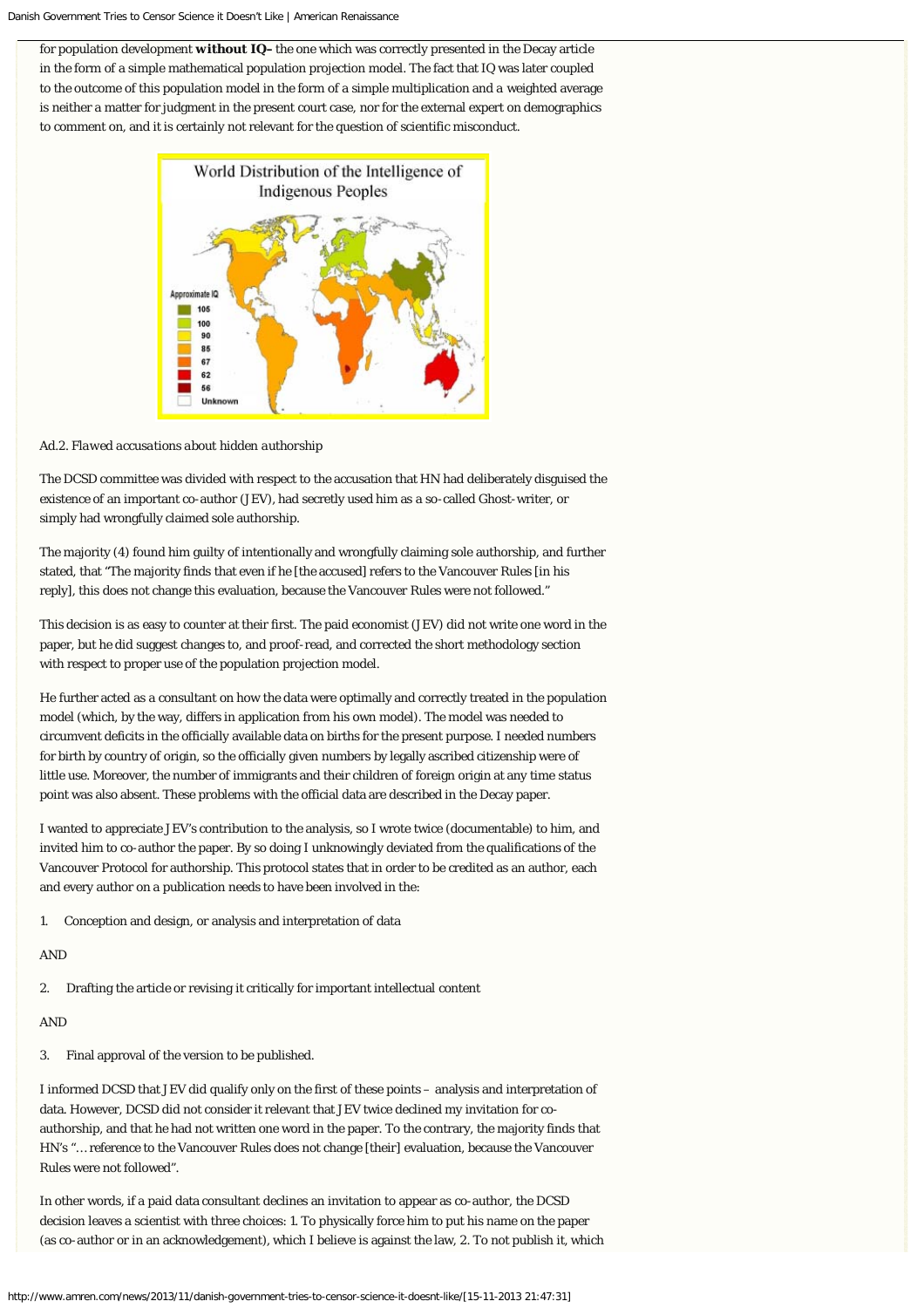I believe is against the interests of science, or 3. To respect his decision to leave out his name, publish the paper, and risk being accused of scientific misconduct.

DCSD decided that I had deliberately left out JEV's name and wrongfully brought myself in the role as sole author of the paper.

#### *Perspectives*

The case raises questions.

In general, is it in the best interest of science, that:

- A group of self-admitted politically motivated academics can be allowed to shortcut the ordinary scientific process in the way described?
- The submission of an addendum to supply missing methodological information equals gross scientific misconduct?
- A Danish governmental committee issues requests for withdrawing published international peerreviewed research?
- An acting Dean and groups of academics can get away with making false accusations against a large segment of academia, respected professional journals, international conferences, societies and associations, named colleagues, and sympathetic journalists (see next section)–accusations of political right-wing extremist sympathies that the targets of these accusations actually despise– and without even notifying these individuals and groups of their accusations?
- A national committee takes consequential actions on basis of neglecting important information about how the correctly referred data was used and about co-authorship?
- A national committee disregards the criteria of the Vancouver Rules?



More specifically, the case also raises questions, which are partly related to DCSD, partly to the practice at other universities:

- Some prominent Danish law commentators find that DCSD creates new standards for proper scientific conduct, and then raise them to such a high level, that they become counterproductive to science. Do you agree that the standards were raised too high in the present case?
- Would similar circumstances elicit similarly serious personal consequences at your university?
- Would a missing description of a proportional parameter transformation corrected later by submission of an Addendum – equal scientific misconduct at your university?
- Is it acceptable, and legally defensible, when a committee demands a paid data consultant to sign a paper against his will – in particular when the consultant himself argues that he neither conceived the paper, nor drafted it, nor approved the final version of it?
- Is it acceptable in this situation to leave you with the decision to either sacrifice the project or risk  $\bullet$ being accused of scientific misconduct?
- Has your university issued unequivocal directions for under which circumstances a paid data consultant or other assistants are required to appear as co-authors, or is this rather a question of internal and informal agreement among interested parties?
- Do you find that a university has an obligation to protect its scientists against politically motivated attacks, in particular when they do politically "incorrect" research, instead of exposing them?
- Do you find that a university Dean, a Director, and an ordinary faculty member should be disciplined, when they lie in order to harm or block a particular research project or smear a "politically incorrect" scientist or groups of scientists, in the eyes of the public?
- What are your thoughts about rectors who gloss over such events?
- What do you think of rectors, who state that "My primary duty is to care for the good reputation of the university, but I will also go far to defend freedom of research as expression"?
- Do you agree with Steven Pinker, who on 9. December 2009 wrote to then Rector Laurits B. Holm-Nielsen at Aarhus University, that "If he [Nyborg] is incorrect, that will be established by a community of scholars who examine his evidence and arguments and criticize them in open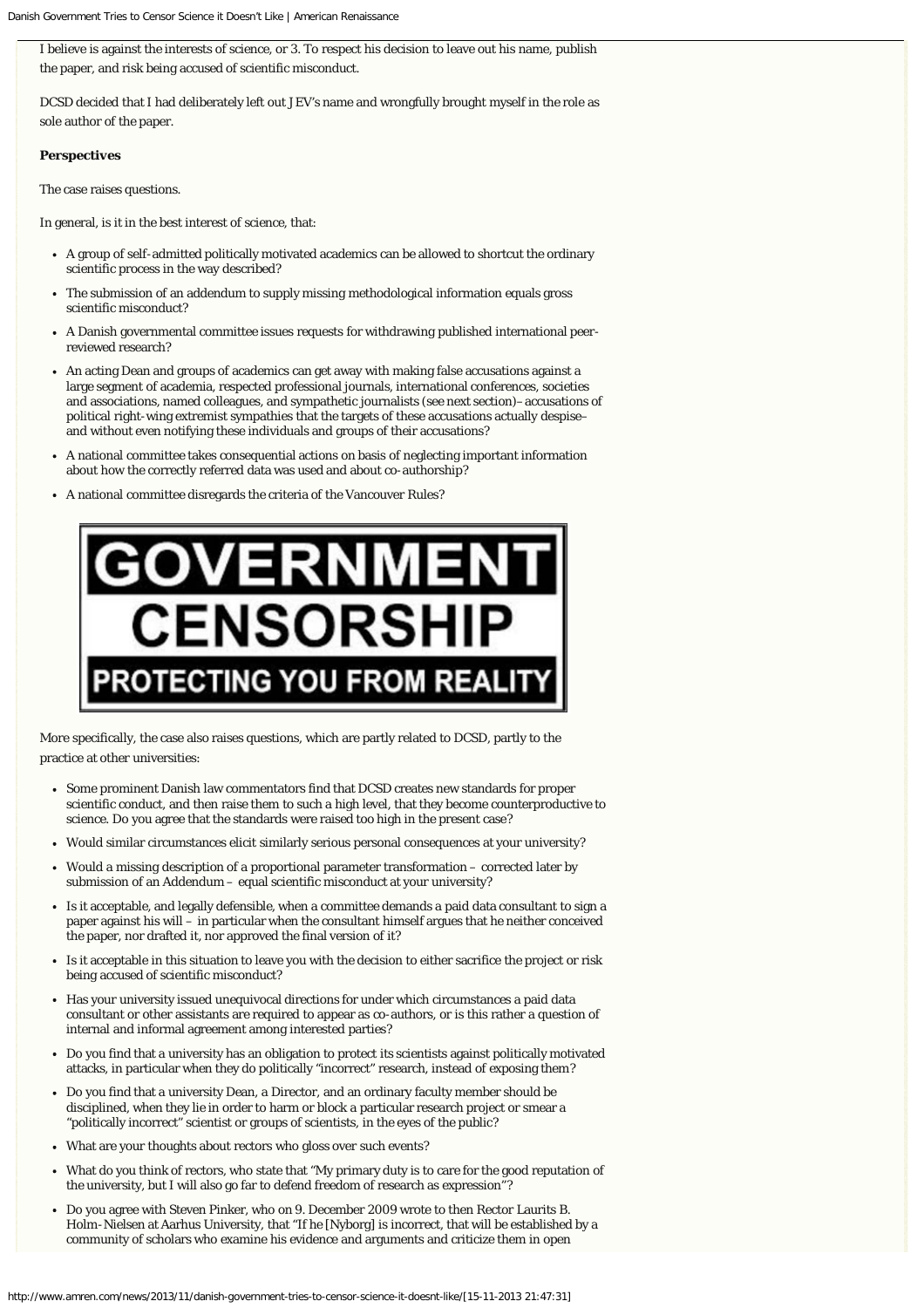forums of debate, not by the exercise of force to prevent him from pursuing his research. These are the tactics of a police state, and bring shame on any institution that uses them"?

Before these questions are answered to my satisfaction, I shall neither accept DCSD's basic premises for the verdict, nor the accusation for having committed scientific misconduct in two cases, nor the request to withdraw the Decay paper.

However, as my local defense line has been run down, I am interested in learning about your response to one or more of the above mentioned questions, and in you making it known.

## **The background**

Science is self-correcting. When a paper on an important matter is published with invalid methods or questionable conclusions, other researcher will soon correct this, and science moves on.

The three plaintiffs use the opposite strategy. They never publish their critique in the relevant international specialist-forum, where the Decay article is printed. Instead they submit a veritable broad-side of very different accusations to local and national newspapers and committees, hoping that at least some of them sticks. In this way they can be sure to shun critical responses from specialists in the areas, and instead correspond with the occasional invited external reviewer who does not always address the relevant questions. This strategy is not intended to promote science, but rather to obstruct scientists working in psychometrics, differential psychology, behavior genetics, or with evolutionary theory, which they dislike and see as right-wing extremism.

The plaintiffs are even admirably candid about their strategy. In fact, they politically motivated their critique of the Decay paper when they wrote to DCSD, to the Trade Union Periodical (*Forskerforum),* and when addressing the public press. As previously mentioned, they find that its publication is devastating for the trustworthiness of Danish Research, so "*Steps have to be taken to stop researchers*, who assist political organizations in 'white-washing their propaganda material', in such a way that it becomes part of 'peer-reviewed' international research and is used in the public debate as authorized knowledge". In this they line up with the actions of American similarly left-wing oriented groups of academics who describe themselves as fire brigades, who feel obliged to put out all scientific right-wing inspired fires they find morally or politically offensive (conf. for references) . These groups have long attacked well-known American scientists, and done much damage to American intelligence research over the years

The plaintiffs' current actions also have a long past in Denmark. When HN in 1997 chaired the Biannual Meeting of *The International Society for the Study of Individual Difference (ISSID)*, where most of the international elite-researchers on intelligence and personality were invited to Aarhus, one of the plaintiffs–Morten Kjeldgaard–publicly afterward compared the scientific events taking place at this open scientific meeting to what happened during the worst periods of Hitler's and Stalin's periods ([www.eugenik.dk\)](http://www.eugenik.dk/). He also questioned the funding of this political "pseudo-science." Kjeldgaard has ever since closely monitored all HN's activities, private as well as professional, and published his observations at his home page or in the public press. He associates offensive personal descriptions to photographs of named members of ISSID and *The international Society for Intelligence Research (*ISIR*)*. He often refers to, misinterprets, or condemns lectures that HN either presents or attends. He routinely scorns those few who dare describe HN's research objectively.

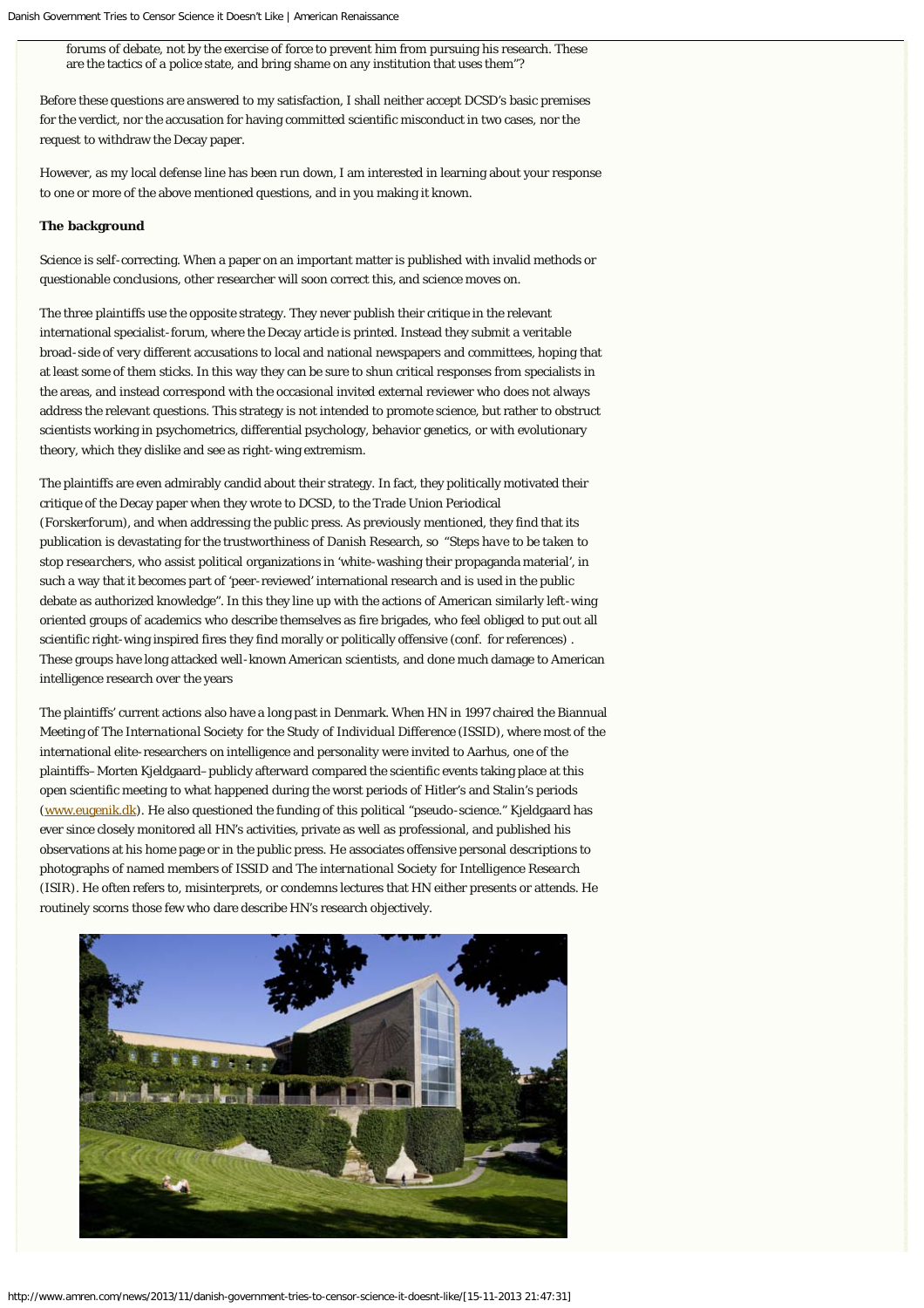#### Aarhus University

The second plaintiff, professor emer., dr. phil. Jens Mammen, recommends HN's former colleagues and anybody else to follow Kjeldgaard's continuously updated homepage. He also deliberately misrepresents HN's previous project on sex differences (see<http://www.helmuthnyborg.dk/> and *Answers to questions raised by concerned colleagues* below).

The plaintiffs never respected the request of DCSD–to keep proceedings secret until the final verdict– and they even leaked HN's "confidential" responses to the Trade Union Membership periodical (Forskerforum) and to the daily press. The left-oriented periodical systematically misconstrued the case and raised a biased public debate, but denied HN proper response. When HN protested, the various academic Trade Unions behind the periodical (Magisterforeningen, DJØF, and others) simply referred to editorial freedom, and did nothing to prevent the clearly biased attack on one of their own members.

Such a strategy is guaranteed to succeed. Few research projects are entirely flawless and finding just one error – intended or not – suffices to claim evil intentions, given proper malice. This is why the Decay article at the same time enjoys a good reception (it is fairly well cited) in critical international circles, but is being considered a prime example of extreme propaganda and scientific misconduct in Denmark, eagerly saluted by a sympathetic press.

DCSD's procedure in the Decay-case is cause for worry for scientists both in Denmark and abroad. Biased colleagues can now exploit official committees by turning them into a *People's Court* against basically defenseless scientists of all colors. All it takes is to fabricate a series of accusations, then leak confidential hearings to a sympathetic press, and finally to prevent the accused from a proper response. The plaintiffs were, in fact, able to correctly predict with confidence the outcome of current process, months before the actual verdict was available.

The verdict gives food for thought for young scientists. They have from now on to make absolutely certain, that not even the slightest error or misunderstanding or omission occurs in their manuscript or reference list. Just one silly error or omission may ruin their career forever. This obviously is not productive for creative science. As a reviewer and editor for a life-time, I routinely came across multiple minor, and sometimes also major errors, even in papers from the best in the field. Ordinarily, none of these faults are ill-willed, but even if they were, all the important ones will be eagerly corrected by competent critiques in the relevant open scientific fora – also those which went under the radar of the reviewers. The less important errors will mercifully die out in the fullness of time.

There is accordingly no need for institutions like DCSD, which are bound by narrow legal rules and only partly enlightened by specialized scientific insight. The Decay case is a first-class illustration that determined colleagues can misuse DCSD to serve their personal and political purposes, in order to impede politically incorrect science like intelligence research. They turned the committee into a useful misconstruction, which ought to be closed down as soon as possible.

In conclusion, the Decay case illustrates a full-scale attempt to try and close down research in important areas of science – demography, psychometrics, differential psychology, behavior genetics, and evolutionary theory.

I urge all objectively oriented academics to react strongly against such attempts to censure papers in these areas. I urge you to take active countermeasures. As they say: Bad things happen when good men remain silent.

**TOPICS:** *[Eugenics and Dysgenics](http://www.amren.com/tag/eugenics-and-dysgenics/)***,** *[Science and Genetics](http://www.amren.com/tag/science-and-genetics/)*



We welcome comments that add information or perspective, and we encourage polite debate. If you log in with a social media account, your comment should appear immediately. If you prefer to remain anonymous, you may comment as a guest, using a name and an e-mail address of convenience. Your comment will be moderated.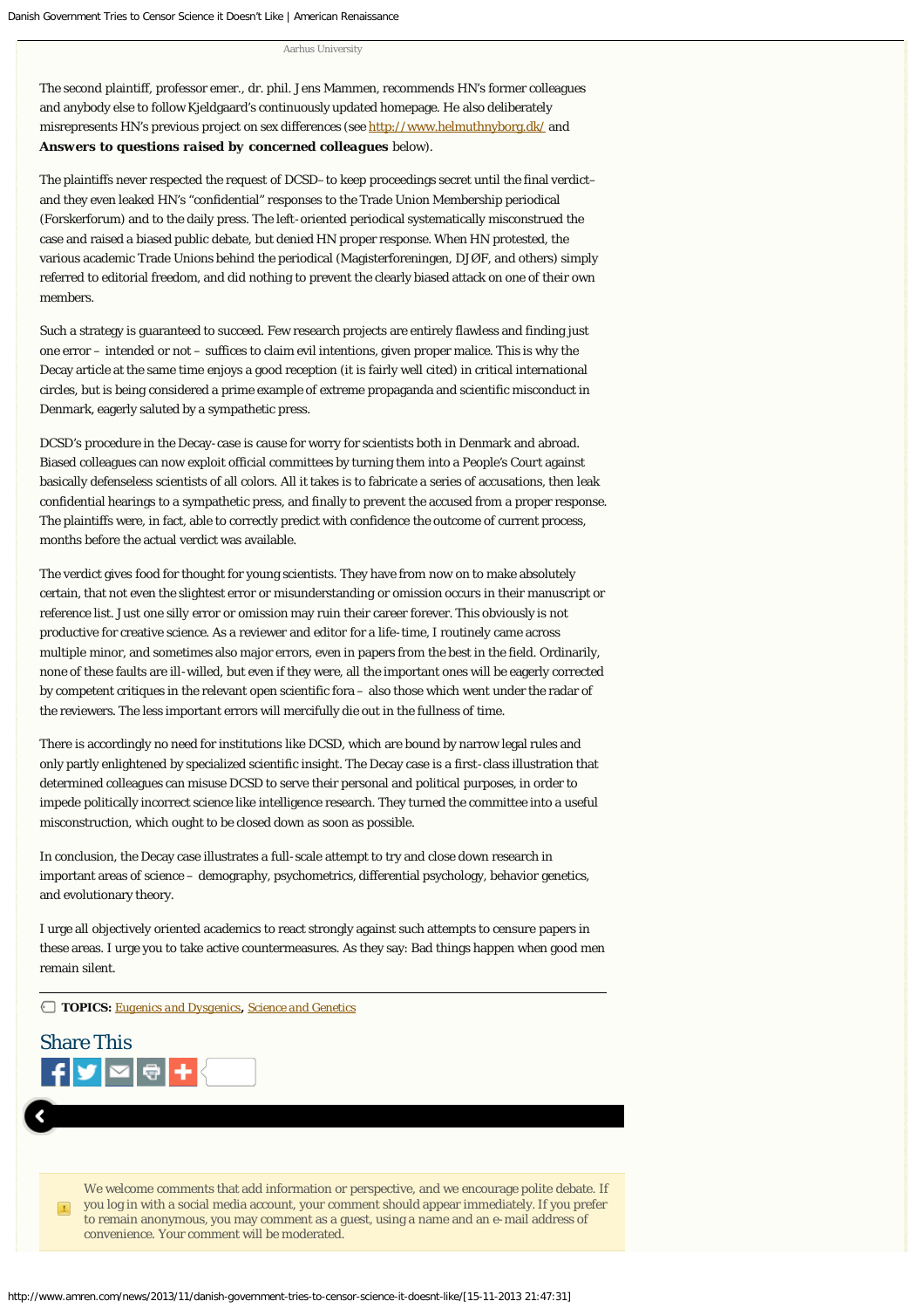| http://countenance.wordpress.com/ Question Diversity                                                             |
|------------------------------------------------------------------------------------------------------------------|
| You mean to tell me that an entire government has declared a war on science?                                     |
| Someone tell the Democrat Party, so they can ride to the resc                                                    |
| Oh wait, this is about race.                                                                                     |
| Then don't tell them. They'll only add more censorship.                                                          |
| Le Fox                                                                                                           |
| There, therethe same thing happened for global warming. Remember that?                                           |
| Stogumber                                                                                                        |
| ." I didn't understand how a paper already published shall be "withdrawn from international literature           |
|                                                                                                                  |
| <b>Rhialto</b>                                                                                                   |
| Joe Paterno, football coach of Penn State, was deprived of football victories that no one questioned             |
| were rightful his. Why? A retired assistant coach, Sandusky, was convicted of sex crimes; Joe Paterno            |
| may have been aware of them. I also read about a masters degree thesis being retroactively rejected in           |
| France because of the anti-Liberal attitudes of the author.                                                      |
| When dealing with Liberals the absurd becomes the usual.                                                         |
| John R                                                                                                           |
| Don't get that story into this. We are discussing issues of race realism. Don't confuse the issue!<br>دا         |
| "Joe Pa" covered up for child rape! If he lived he would have been prosecuted most likely-and                    |
| rightfully so! Libs? Even THEY are right some of the time. "Even a broken clock"                                 |
| <b>IstvanIN</b>                                                                                                  |
| I think the point is it is absurd to rewrite history just to prove a point. Penn State won those                 |
| football games and it is absurd to now say they didn't. Just as it is absurd to reject a thesis                  |
| after it was accepted because of the political views of the author or to censor the truth because                |
| it makes those who commit treason against their own people uncomfortable.                                        |
| NM156                                                                                                            |
| Joe Paterno is a de facto child molester. Long may his football record be covered in shite.                      |
|                                                                                                                  |
| <b>Blue-eyed Devil</b>                                                                                           |
| Harsh words for one of the greatest coaches of all time in college football. I hope you feel even                |
| more strongly about O.J. Simpson (AKA "The Brentwood Butcher").<br><b>The Final Solution</b>                     |
| The Journal of Personality and Individual Differences is a highly regarded academic journal for his              |
| field too. This is a witch hunt, pure and simple. I haven't looked at his study or his methods but there's       |
| no way it could be on par with that rubbish associating gun owners with racism or the one that found             |
| aggressive looking people are more likely to be racists. That stuff is pseudo science at its worst.              |
| <b>JDInSanD</b>                                                                                                  |
| I'm often angered by many of the stories here and heartened by the response of the commenters but                |
| thisjustscaresme.                                                                                                |
| ThatguyinTN                                                                                                      |
| So if you even enter the realm of race you must scientifically prove it to extreme standards just so it can be   |
| labelled junk science on a technicality or even if everything is done perfect it be labelled racist and socially |
| discredited. While on the other hand it can be claimed we are all equal with no scientific research or proof     |
| and no one can scream foul on that?                                                                              |
| Yep hell in a handbasket.                                                                                        |
| John R                                                                                                           |
| Danish government is trying to censor information about race they don't like? Terrible! Tell the Danes that      |
| unless they put a stop to this their country might become as bad asTHE UNITED STATES!                            |
|                                                                                                                  |
| http://www.amren.com/Michael Christopher Scott                                                                   |
| That Lisbeth Knudsen "person" looks fat enough to pass for an American. I thought European women                 |
| were supposed to look better than that. They're well on their way!                                               |
| <b>Spartacus</b>                                                                                                 |
| Maybe the Danish government should rewrite the entirety of human knowledge to fit with their idiotic             |
| marxist agenda                                                                                                   |
| <b>Non Humans</b>                                                                                                |
| You mean that they dont? Im surprised.                                                                           |
| dd121                                                                                                            |
| Our white ancestors protected us from multiple muslim invasions over the last 1500 years. Now our                |
| marxist political leaders want to open the gates and let the invades slaughter us. This is utter suicidal        |
| madness.                                                                                                         |
|                                                                                                                  |

*ms\_anthro*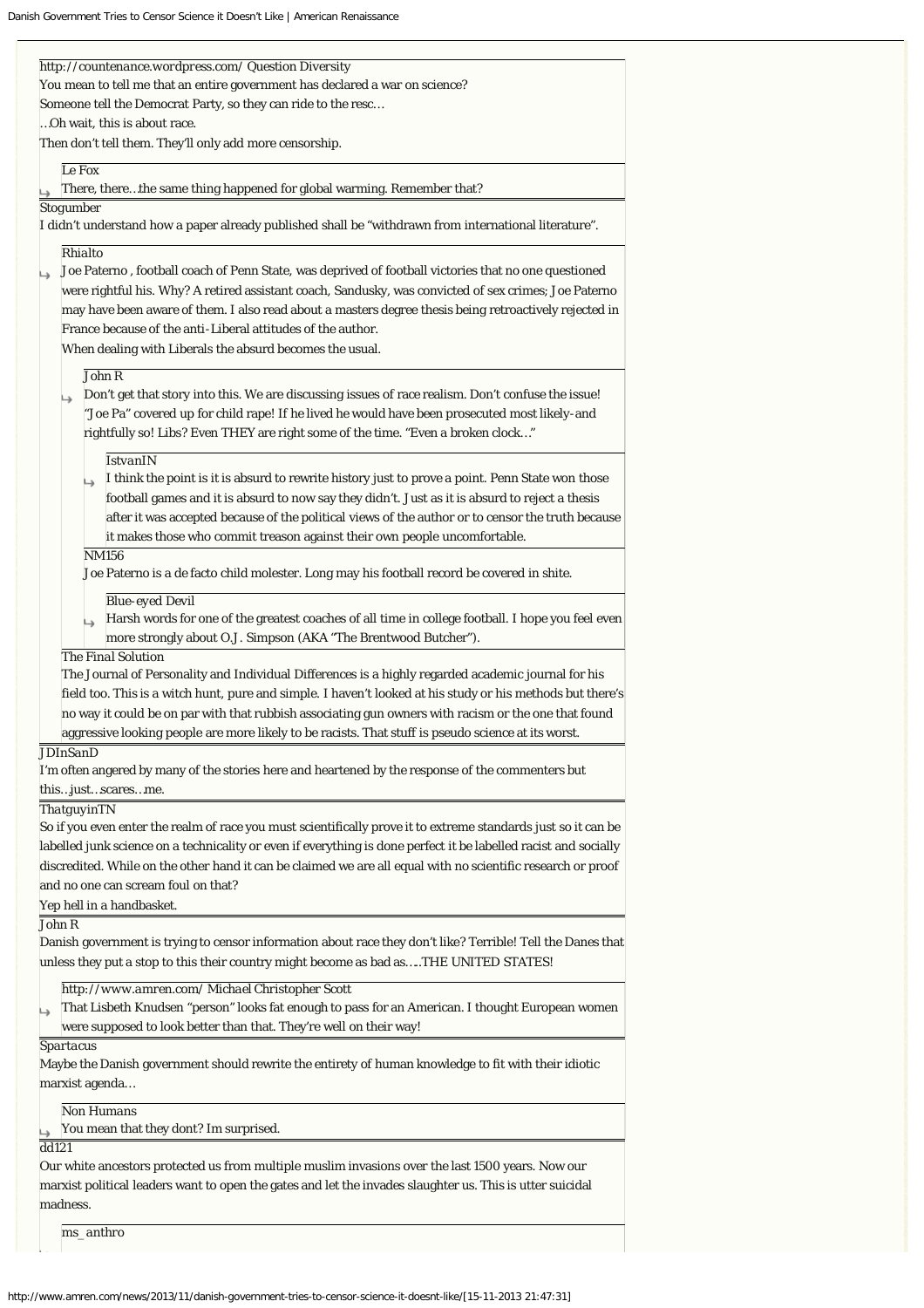The elites surely think they'll be spared. These psychopaths really think they'll be able to control brown, low-IQ hordes of primitive peasants that follow a convert-or-die ideology disguised as a religion. UN Agenda 21 spells it out. Kill off most of the world's people and keep a nice herd of worker drones/slaves to serve the elite. They want almost the entire planet turned into a nature preserve for themselves. One wonders who offered them such a tempting deal? Certainly not our Creator. Anyway, their hubris will be their downfall, as always. They have to be stopped before they take the rest of us down with them. It's time for the West to abandon its corrupted, rotting old institutions and build new ones. If they're going to discredit objective reality because it doesn't fit their agenda, don't fight them. Walk away and rebuild. We don't need them to thrive but they do need us. Starve the beast.

#### *MBlanc46*

"The Danish Committees for Scientific Dishonesty".

That's the sort of thing I would have expected from Nazi Germany or Stalinist Russia. Shame on Denmark, shame.

#### *JohnEngelman*

It reminds me of the House Committee on Un American Activities. Back then the right suppressed intellectual freedom. Now the left does.

#### *Jesse James*

If the House Committee on Un American Activities had done much more we would have a much Ls better country today. We should have barred thousands of academics from teaching and banished or imprisoned known communist.

#### *ms\_anthro*

Indeed. After the reset, our founding documents must contain ironclad clauses that prevent them from being amended. Rights cannot be amended away. Politicians that suggest amending those founding documents must be removed from office immediately. Our unwillingness to fight back is what got us into this mess. Our enemies use "tolerance" as a bludgeon against anyone and anything they don't want to tolerate. No more.

#### *JohnEngelman*

During the Cold War Communist espionage was a legitimate concern. Communist subversion was not. Communist Party members and Communist sympathizers had every right to peacefully influence government policy and public opinion.

Democracy works best when the voters are exposed to many different points of view and facts.

#### *Martel*

The subversives where victorious, did you miss the entire "trivialize communist crimes and turn students into little leftist radicals" spectacle which has unfolded since the sixties? Did you miss speechcodes being instituted in universities across the nation?

Did you miss the victory of communists in dictating the views represented in the American Historical Review and many other academic publications?

# *JohnEngelman*

Any effort to inhibit intellectual freedom is wrong, whether it is exerted by the right or the left.

#### *Jesse James*

Actually communist subversion was and is a legitimate concern. The communist and their fellow travelers have a stranglehold on education in this country and it must be overturned.

You state "Being exposed to different points of view and facts" is necessary for the best working of democracy. Is this what you think is happening in America today? Do you think the schools, MSM and government present a range of opinion, political philosophy, and policy? I think you know better than that and you have yourself stated that in matters of real genetic and behavioral racial differences these institutions hold positions that are unsupportable scientifically and actively work to cover up the real truth of HBD. Do you suppose that it is only matters of race that academia and the government are wrong about?

## *http://www.amren.com/ Michael Christopher Scott*

The American Communist Party crossed the line in a big way when they accepted funds from outside the United States. Doing this meant that it stopped being an American movement and reverted to being a foreign one that American traitors were attempting to help impose here.

#### *Martel*

The soviet archives have long exonerated the committee, but the fact that you are unfamiliar with this again proves how clueless you are concerning globalization and ethnic conflict.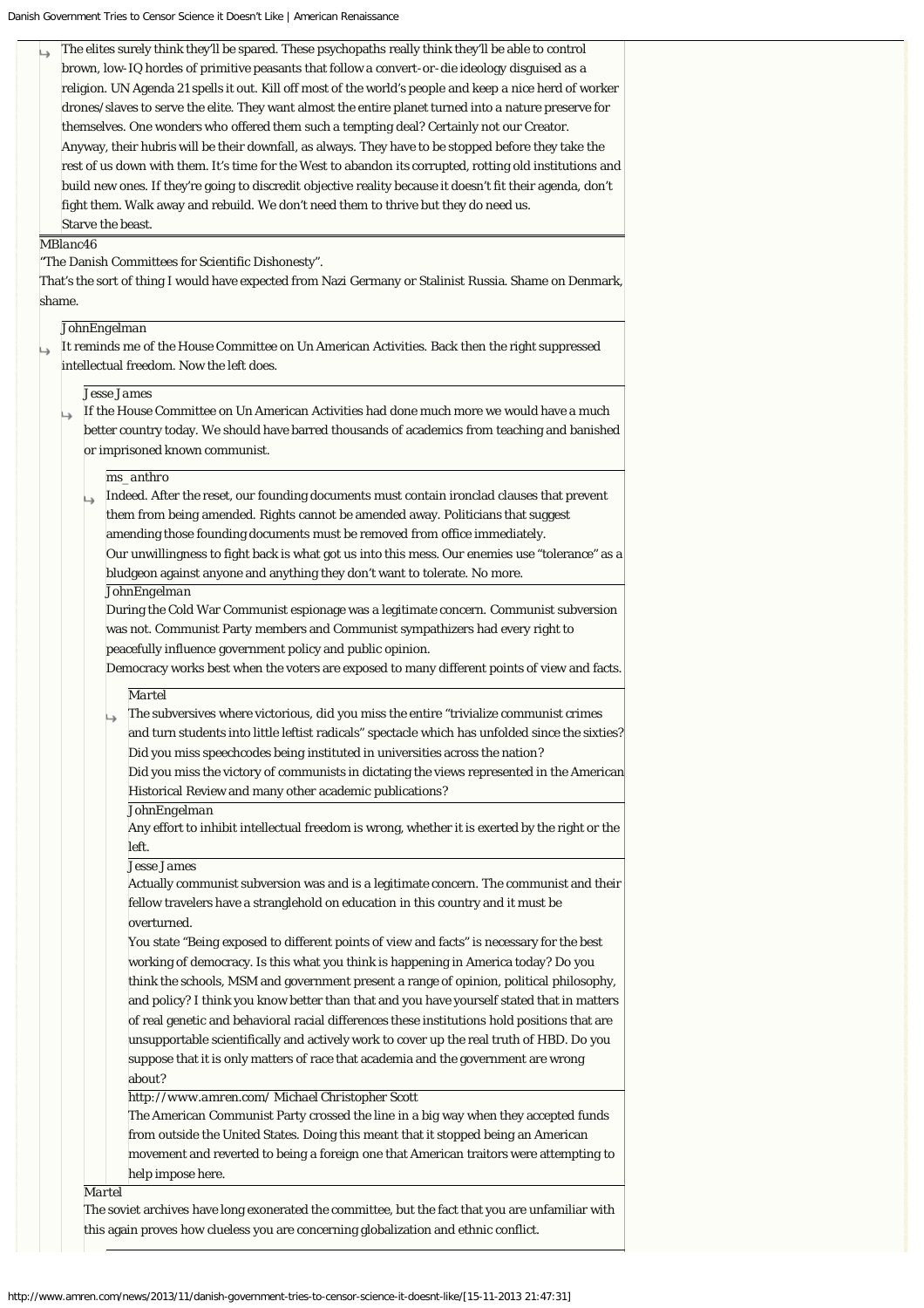|                 | ms_anthro                                                                                                                                                 |
|-----------------|-----------------------------------------------------------------------------------------------------------------------------------------------------------|
|                 | He's not unfamiliar, just dishonest. A truth allergy is common to all Marxists, because                                                                   |
|                 | Marxism is incompatible with both human nature and objective reality.                                                                                     |
|                 | <b>JohnEngelman</b>                                                                                                                                       |
|                 | When have I ever lied about anything?                                                                                                                     |
| <b>IstvanIN</b> |                                                                                                                                                           |
|                 | and a new dark age descends upon us. The enlightenment was great while it lasted. Now where is that                                                       |
|                 | asteroid or virus to put an end to all this.                                                                                                              |
|                 | ms_anthro                                                                                                                                                 |
|                 | No need to kill the body to cure a cancer. Let's cut out the tumors first and see if it can be saved.                                                     |
|                 | The Final Solution                                                                                                                                        |
|                 | I love the expression "authorized knowledge". That doesn't even sound a bit Orwellian.                                                                    |
| gemjunior       |                                                                                                                                                           |
|                 | I'm writing to them and my main point will be that it is beneath contempt to ban what you don't agree                                                     |
|                 | with. Also point out that other learned and educated men have published on these "sensitive" matters and                                                  |
|                 | give their names. And that they should be ashamed of themselves for bringing shame on what used to be                                                     |
|                 | known as academia and their inability to adhere to facts no matter what emotion may or may not be                                                         |
|                 | attached. To be considered a man of science or academia and unable to divorce oneself from "feelings" of                                                  |
|                 | oneself or of others on a matter, is just craven.                                                                                                         |
|                 | ms anthro                                                                                                                                                 |
|                 | Do we have any talented cartoonists and satirists among us? These ridiculous people take themselves                                                       |
|                 | seriously. That has to be remedied. Mock them, and do it loudly. They're flat-earthers parading                                                           |
|                 | around as scientists! They are beneath contempt.                                                                                                          |
|                 | Derision is the best weapon against such buffoonery.                                                                                                      |
|                 |                                                                                                                                                           |
|                 | http://www.amren.com/Michael Christopher Scott                                                                                                            |
|                 | ⇒ See my post below.                                                                                                                                      |
|                 | gemjunior                                                                                                                                                 |
|                 | Yes, I read also that mockery and ridicule of a subject is a sign to everyone that nobody is being                                                        |
|                 | taken in by the b.s. It causes a sigh of relief to those who've been afraid and hiding their feeling                                                      |
|                 | and contemptuous laughter in those who already knew what these liars have been up to. I think                                                             |
|                 | you have a great idea in calling for some talented satirist to poke fun at them. And as you've                                                            |
|                 | pointed out, that's their worst nightmare.                                                                                                                |
| <i>NM156</i>    | Yes, I have, and Joe Paterno is a f**king scumbag. Howzat?                                                                                                |
|                 |                                                                                                                                                           |
|                 | http://www.flowsimulations.com/ Claudius_II<br>It does appear from the article that errors were minimal and the only standing item was a clarification of |
|                 | statistical procedure that was published in errata. I was thinking that some of the conclusions of the article                                            |
|                 | were a little bold [although in my opinion correct and probably understated] but the response from the                                                    |
|                 | plantiffs is so nonobjective that this probably had nothing to do with it. They [the plantiffs or those trying                                            |
|                 | to get the article retracted] seem driven by some overarching motive that compels them to knowingly                                                       |
|                 |                                                                                                                                                           |
|                 | resort to the most unscrupulous actions to achieve their ends.                                                                                            |
|                 | rowingfool                                                                                                                                                |
| →               | Claudius_II says; "They [the plantiffs or those trying to get the article retracted] seem driven by some                                                  |
|                 | overarching motive"                                                                                                                                       |
|                 | True, and that motive is that, in their own words; "Steps have to be taken to stop researchers, who                                                       |
|                 | assist political organizations in 'white-washing their propaganda material', in such a way that it                                                        |
|                 | becomes part of 'peer-reviewed' international research and is used in the public debate as authorized                                                     |
|                 | knowledge"                                                                                                                                                |
|                 | In plain language, they are accusing him of what amounts to intellectual money laundering.                                                                |
|                 | ShermanTMcCoy                                                                                                                                             |
|                 | The Empire Strikes Back                                                                                                                                   |
|                 | JohnEngelman                                                                                                                                              |
|                 | Those who maintain that the races are equal cannot win an honest debate so they resort to censorship.                                                     |

*Fighting\_Northern\_Spirit The case raises questions.*

.

It does, and one question completely overrides the others. What legitimacy does any government have deciding scientific validity? Science already contains a more-than-adequate method of self-correction: peer review. *Nothing else is required.* Scientific inquiry, like speech, must be free; anything less is worthless.

*http://www.amren.com/ Michael Christopher Scott*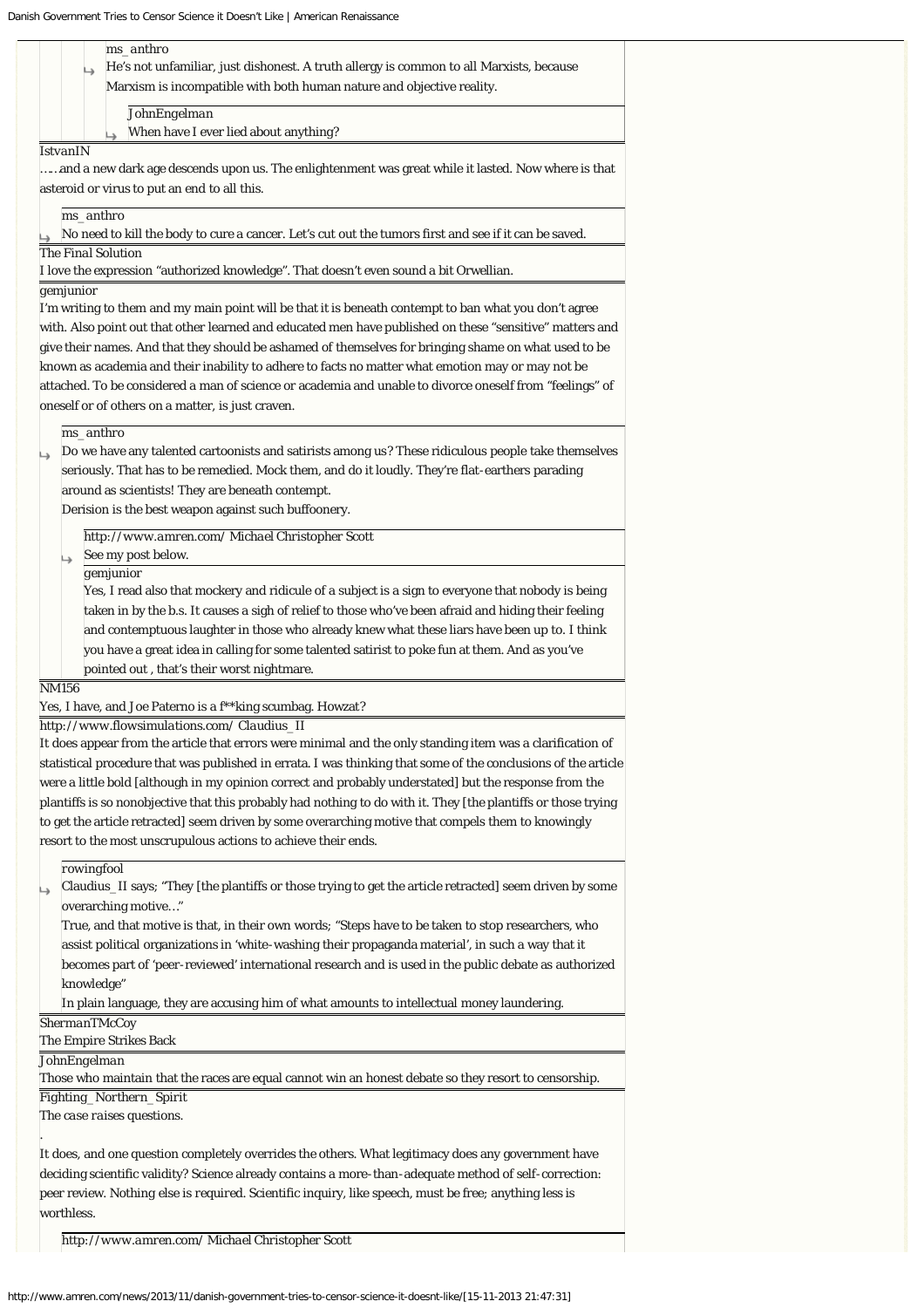Danish Government Tries to Censor Science it Doesn't Like | American Renaissance

|                        | "Anything less is worthless."                                                                                  |
|------------------------|----------------------------------------------------------------------------------------------------------------|
|                        | Anything else is not "science".                                                                                |
|                        | In related news, the Danish government has ruled that pi is exactly equal to 3 and that e is exactly to 2,     |
|                        | because the whole concept of irrational numbers is irrational, and might upset someone. Demands                |
|                        | that the whole world scrap mathematics will be shortly forthcoming.                                            |
| <b>Blue-eyed Devil</b> |                                                                                                                |
|                        | The truth hurts. Helmuth Nyborg is my new hero. I wouldn't be surprised if the powers that be in               |
|                        | Denmark blacklisted this poor man in his chosen for profession for daring to scientifically prove that         |
|                        | Muslim immigrants will have a negative effect in that country.                                                 |
| emiledurk16            |                                                                                                                |
| A modern day Galileo.  |                                                                                                                |
|                        | The attempt at academic ostracism is tantamount to 16th century house arrest.                                  |
|                        | A few of the senior speakers at AR conferences have encountered a similar scenario.                            |
|                        | All the more stronger it makes my resistance.                                                                  |
|                        | It's very gratifying to see Jared make calm, reasoned and eloquent arguments in the hostile sea of academe     |
| today.                 |                                                                                                                |
|                        | Our cause is not lost by any means.                                                                            |
| gemjunior              |                                                                                                                |
|                        | That is the type of language used in China during the Cultural Revolution. One's family could be               |
|                        | imprisoned or tortured because they were related to a person who had "incorrect thoughts" or was               |
|                        | "politically dubious". To think that Denmark is even being remotely compared with the use of the type of       |
| language is shocking.  |                                                                                                                |
|                        | http://www.awpn.net/ Celestial Time                                                                            |
|                        | Time now begins to be precious to you. Every day you lose, will retard a day your entrance on that public      |
|                        | stage whereon you may begin to be useful to yourself. However, the way to repair the loss is to improve the    |
|                        | future time. I trust, that with your dispositions, even the acquisition of science is a pleasing employment. I |
|                        | can assure you, that the possession of it is, what (next to an honest heart) will above all things render you  |
|                        | dear to your friends, and give you fame and promotion in your own country. When your mind shall be well        |
|                        |                                                                                                                |
|                        | improved with science, nothing will be necessary to place you in the highest points of view, but to pursue     |
|                        | the interests of your country, the interests of your friends, and your own interests also, with the purest     |
|                        | integrity, the most chaste honor.                                                                              |
|                        | -Thomas Jefferson, 1785                                                                                        |
|                        | When I contemplate the immense advances in science and discoveries in the arts which have been made            |
|                        | within the period of my life, I look forward with confidence to equal advances by the present generation,      |
|                        | and have no doubt they will consequently be as much wiser than we have been as we than our fathers             |
|                        | were, and they than the burners of witches.                                                                    |
|                        | -Thomas Jefferson, 1818                                                                                        |
| ms anthro              |                                                                                                                |
|                        | You misunderstood my larger point if you think I'm advocating apathy or blind trust in government              |
|                        | documents. Notice words 2-4 of my previous post and think about them. I also said "Our unwillingness to        |
|                        | fight back is what got us into this mess." Seems pretty clear to me.                                           |
| Martel                 |                                                                                                                |
|                        | Because pro-communist artists and entertainers, professors, union leaders and politicians flooded              |
|                        | America and are still able to trivialize communist crimes and whip up resentment against the United            |
|                        | States and free market economics today. The German Bund was never an actual threat, communist                  |
|                        | sympathizers have been able to radically transform American culture and politics.                              |
| ms_anthro              |                                                                                                                |
|                        | Perhaps because an organized movement isn't what we need, at least not in the sense that I understand          |
|                        | you to mean it. Each person is a movement unto himself. One organization can be decapitated and easily         |
|                        | dispersed by its enemies. Unconnected units working in tandem toward the same goal, but not unified by         |
|                        | any identifiable leadership, are unstoppable. They pop up everywhere randomly and unexpectedly, like a         |
|                        | game of Whack-A-Mole.                                                                                          |
|                        | Think creatively. Don't despair–they want us to give up. They want us to believe they're the Great and         |
|                        | Powerful Oz, and not some craven, degenerate gangsters who managed to hustle and thieve their way into         |
|                        |                                                                                                                |
|                        | power. Don't fall for it. They're scared, overreaching, making stupid decision after stupid decision,          |
|                        | pushing, pushing, pushingstand back and let them seal their own fate. The wind they sowed a long time          |
|                        | ago is almost ready for the harvest.                                                                           |
|                        | Think of the USSR. When it finally collapsed, it was because everyday citizens had stopped pretending that     |
|                        | the Party had any credibility or right to rule over them. They openly mocked the authorities. They had         |

nothing left to lose and living the lie was less interesting than telling the truth. That day rapidly approaches in the US and other Western countries. The internet makes the process much faster.

Keep writing. Keep talking. Keep telling the truth. Don't be afraid and don't let them make you think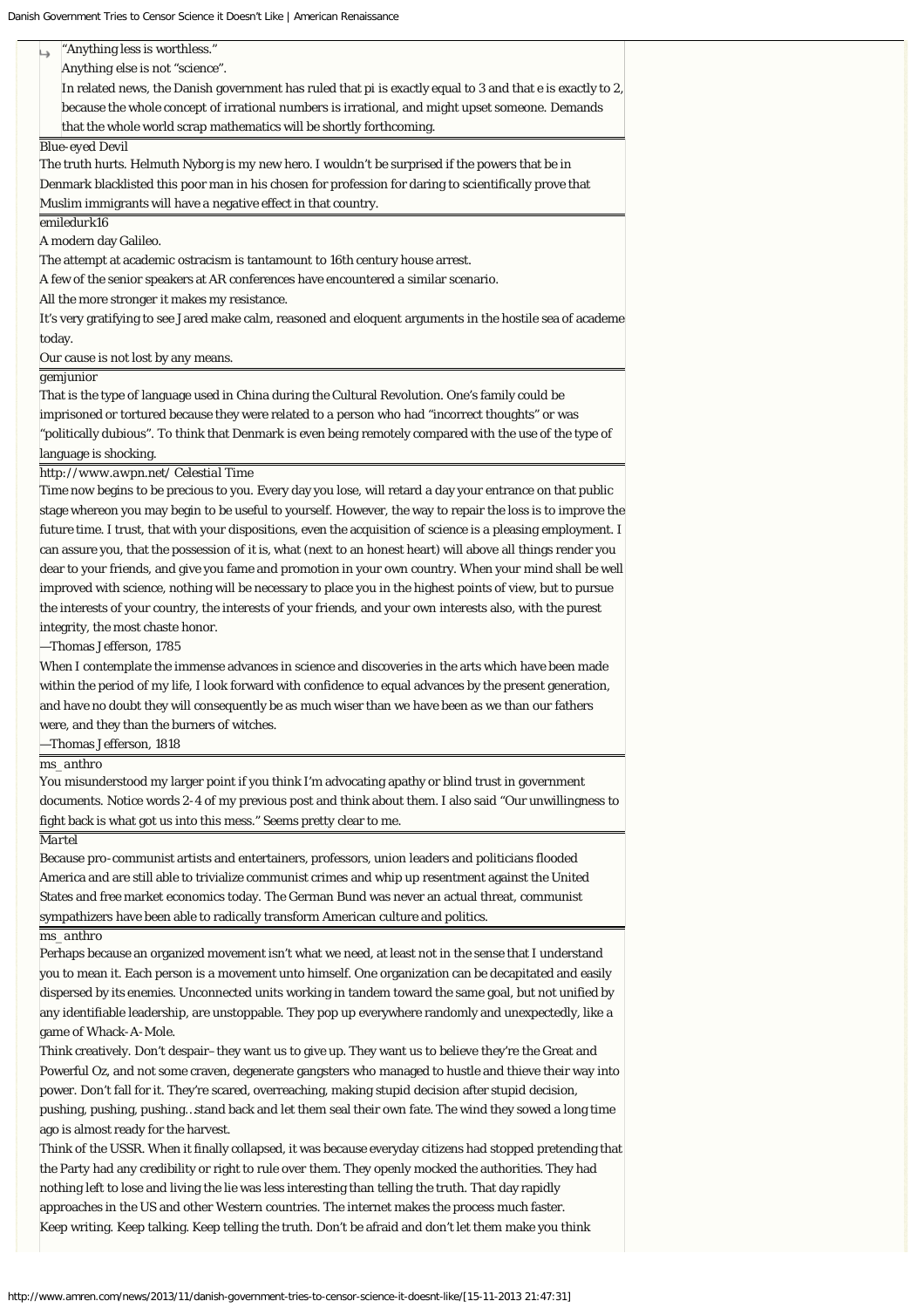| SIT GOVERNMENT THES TO CENSOL SCIENCE IT DOESN'T LIKE   AMERICAN RENAISSANCE                                |
|-------------------------------------------------------------------------------------------------------------|
| you're alone. You aren't, and it starts with each one of us.                                                |
| Defoe                                                                                                       |
| Thanks for your encouraging words, and don't think for a nano-second that I intend to give up! I            |
| spend a lot of time recruiting and advertising this site.                                                   |
| What you describe reminds me of "leaderless resistance". I agree to a point. However, at some point,        |
| "we" will need funding, and organization to push ourselves to where I want to be which is an                |
| ethnocentric country.                                                                                       |
| Sorry, John, if I want to have some Chinese food, I'll visit a Chinese country.                             |
| panjoomby                                                                                                   |
| thank you for the links, i wrote a letter for Dr. Nyborg, below, with personal info removed:)               |
| Personality and Individual Differences is a peer-reviewed journal. Science has no need of a superfluous     |
| higher court (which may or may not contain members with a conflict of interest). The latter is how people   |
| were found guilty of being a witch.                                                                         |
| Is the court familiar with Jonathan Haidt's research on the potential for bad science if certain hypotheses |
| are taboo? One wonders if the court is even familiar with Occam's Razor.                                    |
| Psychology needs all the science it can get - it does not benefit from interference with the scientific     |
| process - which works best, as Dr. Haidt points out, when all hypotheses are allowed to be considered. to   |
| the court of would-be censors - it seems those who mean well commit the most heinous acts of all            |
| <i><b>Jesse James</b></i>                                                                                   |
| The Bund was investigated by several government agencies which led to its loss of popularity. First its     |
| leader, Fritz Julius Kuhn, was investigated for embezzlement and sent to jail by the New York City District |
| Attorney in an effort to cripple the German American Bund. He was convicted of tax evasion and              |
| embezzlement and sentenced to 21/2 to 5 years imprisonment on December 5th, 1939. One of his                |
| successors, Gerhard Kunz fled to Mexico in 1941 to escape prosecution for counseling Bund members to        |
| resist conscription.                                                                                        |
| The House Committee on Un-American Activities DID investigate the German American Bund. Under the           |
| leadership of Senator Martin Dies they did work to prevent Nazi-sympathetic organizations from              |
| operating against America during the Second World War. Kuhn by the way was rearrested after being           |
| released from 43 months imprisonment in a New York state prison and imprisoned as an enemy alien by         |
| the Federal government and was released and deported to Germany in 1945.                                    |
| <b>JohnEngelman</b>                                                                                         |
| Thank you for telling me that.                                                                              |
| Ella                                                                                                        |
| You stated, "The American Communist Party has never dominated education in the United States or any         |
| other institution." Technically you are right about party affiliation. Hollywood may be different. However, |
| many hard-line socialist Jews emigrated to the US during the rise of European Fascism (20-30's) and         |
| especially post WW2. I studied humanities for many years, so I can trace these changes. At first, we may    |
| blindly celebrate these "new thinkers" being ignorant but we see the effects (socialist dominations in      |
| academia) now after 50 years. Once you control the media (storytellers), within months you can control      |
| the nation. (Socrates) HUAC should have looked at our public universities for a clean out starting with     |
| anthropology and sociology depts. We're fighting Leftist hard-line socialism. Many Jews emigrating from     |
| Eastern Europe were less assimilated and held tightly to socialist and communist ideologies. American       |

Jews even warned new immigrants to "knock off" their extremism if they want to be accepted in US  $\overline{\phantom{\text{3}}\!\mathrm{soft}}$  Read some Jewish publications on the Internet; they openly discuss some of these social and political changes, John. When I had time, I did. A small minority group has such a major impact on our educational institutions that still baffles me.

"If you give away your power, then, you will be controlled as someone else sees fit."

*JohnEngelman*

| What you desire is a purge of left wing thinking from the academy and journalism. That is just as |
|---------------------------------------------------------------------------------------------------|
| morally unjustified as purging arguments that the races are intrinsically unequal.                |

*Ella*

There is no longer fair equal hiring practices to balance the Left in academia. An even enough spilt  $\mapsto$ can be considered equal. They ask for lengthy diversity statements as part of upholding your contract at time of hiring and disclosure of clubs or affiliations. They scan for the Right and there is no close balance currently. Do you prefer to have a paid education being 90% Leftist influenced? Keep up and maintain the propaganda machine with these discriminatory hiring by gate keepers.

"If you give away your power, then, you will be controlled as someone else sees fit."

*JohnEngelman*

Excuse me. What have the Venona files proven? That Communist Party members and Communist sympathizers were peacefully engaged in political activism? They had the right to.